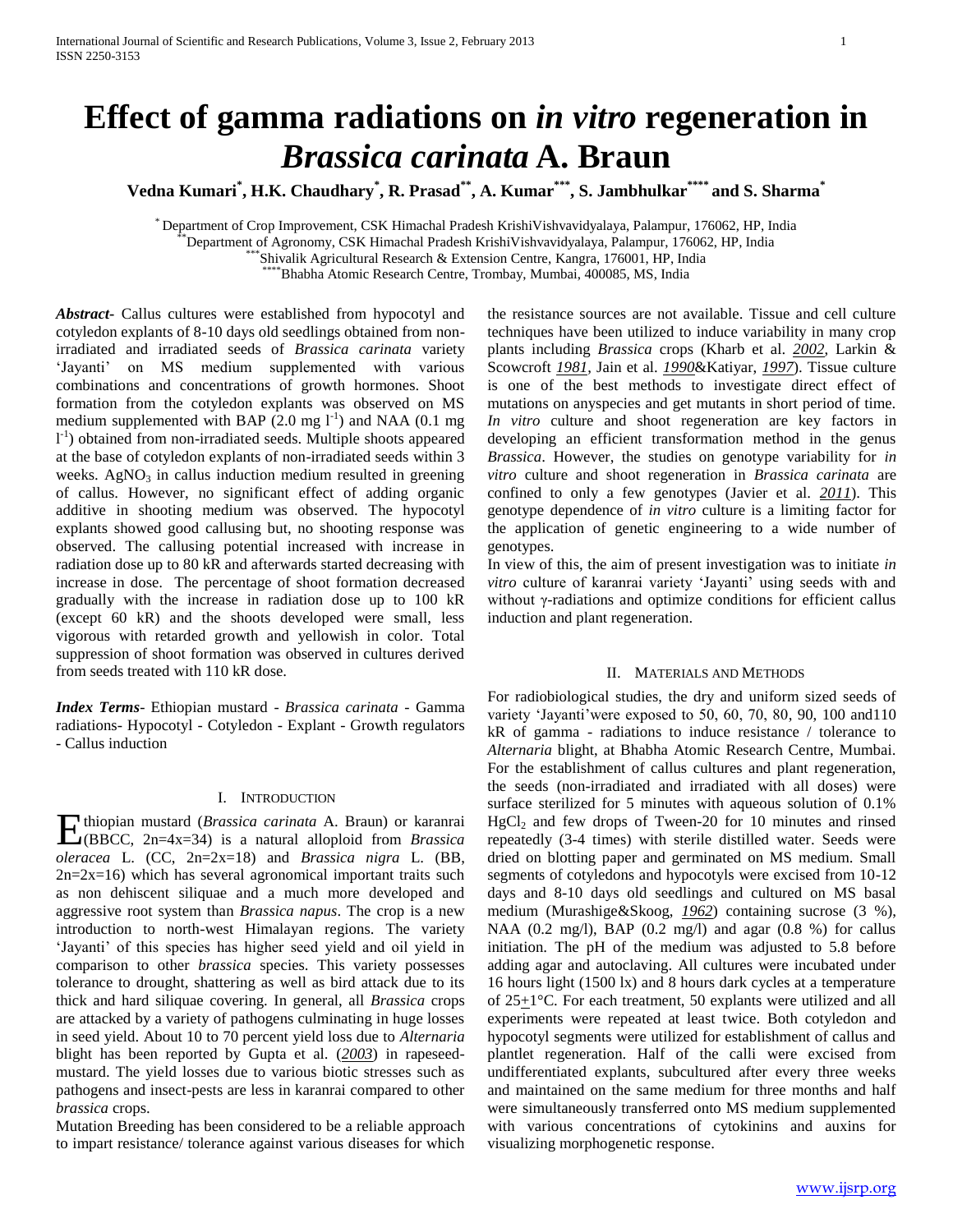### III. RESULTS AND DISCUSSION

## **Non irradiated seeds:**

In order to evaluate callus induction ability, cotyledons and hypocotyl segments were cultured on MS medium supplemented with different plant growth regulator combinations (Table 1). The cultured cotyledons and hypocotyls derived from 8-10 days old seedlings formed callus at the cut ends within a week and simultaneously started differentiating into nodular structures from the base of cotyledons along with profuse root hair formation in callus zone after 2 weeks (Plate 1A). The cultured cotyledons and hypocotyls derived from 10-12 days old seedlings formed callus at the cut ends after 15 days and the callus turned brown with increase in dose (Table 2).Therefore, 8-10 days old seedlings derived callus were used for further investigation.

Shoot regeneration was observed on MS medium combination BAP  $(2.0 \text{ mg } l^{\text{-1}})$  + NAA  $(0.1 \text{ mg } l^{\text{-1}})$ . Multiple shoots appeared at the base of cotyledon explants within 3 weeks. Yang et al. (*1991*) while establishing efficient tissue culture system for hypocotyl segments in *Brassica carinata* observed that the hypocotylar segments showed higher regeneration capacity at the distal end than proximal end and upper segment of hypocotyl was more regenerative than lower segment. Hypocotylar explants produced more shoots than cotyledon explants but, fewer roots in different cultivars of *Brassica oleracea* var. tronchuda (Msikita&Skirvin, *1989*). However, earlier studies had observed the failure of hypocotylar segments to differentiate shoots (George&Rao, *1980*, Jain et al. *1989*).

| <b>MS</b>       | <b>Hormonal combinations</b>              | Nature of response |                                                                                                                          |  |  |  |  |
|-----------------|-------------------------------------------|--------------------|--------------------------------------------------------------------------------------------------------------------------|--|--|--|--|
| media           |                                           | <b>Hypocotyl</b>   | Cotyledon                                                                                                                |  |  |  |  |
| $MS_0$          | Kinetin(2.0mg/l) + 2,4-D (0.2mg/l)        | callus             | callus                                                                                                                   |  |  |  |  |
| MS <sub>1</sub> | Kinetin $(4.0mg/l) + 2,4-D$ $(0.01mg/l)$  | callus             | callus                                                                                                                   |  |  |  |  |
| MS <sub>2</sub> | $BAP (2.0mg/l) + NAA (0.1mg/l)$           |                    | callus <sup>*</sup> + roots <sup><math>\pi</math></sup> callus <sup>*</sup> + roots <sup><math>\pi</math></sup> + shoots |  |  |  |  |
| MS <sub>3</sub> | BAP $(2.0mg/l) + NAA$ $(0.1mg/l + AgNO3)$ |                    | callus <sup>*</sup> + roots <sup>#</sup> callus <sup>*</sup> + roots <sup>#</sup> + shoots                               |  |  |  |  |
|                 | (4.0mg/l)                                 |                    |                                                                                                                          |  |  |  |  |

\*Greening of callus, # Fibrous roots Shoots appeared from the base of cotyledon explants

MS basal medium with varying concentrations of kinetin (2.0mg  $1^{-1}$  and 4.0mg  $1^{-1}$ ) and 2, 4-D (0.01 mg  $1^{-1}$  and 0.2 mg  $1^{-1}$ ) induced callus both from hypocotyl and cotyledon segments. However, MS basal medium with BAP  $(2.0 \text{ mg } l^{-1})$  + NAA  $(0.1 \text{ mg } l^{-1})$ induced callus and fibrous roots from hypocotyl while callus,

fibrous roots as well as shoots were also induced from the base of cotyledon segments. BAP in combination with NAA had yielded no or reduced number of shoots in different *Brassica* species earlier (Jain et al.*1989*). Shoots were also regenerated on callus using NAA (0.1 mg  $I^1$ ) with BAP (2.0 mg  $I^1$ ) and AgNO<sub>3</sub> (4.0) mg  $I^{-1}$ ) in MS medium. AgNO<sub>3</sub> in callus induction medium resulted in greening of callus.

# **Table 2: Effect of aging of young seedlings on callus induction from hypocotyl and cotyledon explants of** *B. carinata* **(control and irradiated)\***

| <b>Doses</b>           |         | 0 kR        |         | 50 kR | $60$ kR         |                 |                          | <b>70 kR</b>    | <b>80 kR</b> |                 | 90 kR           |             | 100 kR          |             | 110 kR          |      |
|------------------------|---------|-------------|---------|-------|-----------------|-----------------|--------------------------|-----------------|--------------|-----------------|-----------------|-------------|-----------------|-------------|-----------------|------|
|                        |         |             |         |       |                 |                 | 10-12 days old seedlings |                 |              |                 |                 |             |                 |             |                 |      |
| <b>Type of explant</b> | H       | $\mathbf C$ | H       | C     | Н               | C               | $\bf H$                  | C               | Н            | C               | $\bf H$         | $\mathbf C$ | $\bf H$         | C           | H               | C    |
| Callus $(\%)$          | 65.9    | 28.4        | 64.3    | 27.5  | 60.7            | 21.2            | 62.5                     | 21.7            | 66           | 20.8            | 63.4            | 20.4        | 45.2            | 19.7        | 39.5            | 15.5 |
| Weight (grams)         | 1.04    | 0.61        | 0.92    | 0.59  | 0.90            | 0.49            | 0.92                     | 0.51            | 0.99         | 0.44            | 0.84            | 0.46        | 0.78            | 0.35        | 0.68            | 0.19 |
| Color                  | W       | W           | W       | W     | L <sub>Br</sub> | L <sub>Br</sub> | L <sub>Br</sub>          | L <sub>Br</sub> | L Br         | L <sub>Br</sub> | Br              | Br          | <b>Br</b>       | Br          | <b>Br</b>       | Br   |
|                        |         |             |         |       |                 |                 | 8-10 days old seedlings  |                 |              |                 |                 |             |                 |             |                 |      |
| Type of explant        | $\bf H$ | $\mathbf C$ | $\bf H$ | C     | $\bf H$         | $\mathbf C$     | $\bf H$                  | C               | $\bf H$      | $\mathbf C$     | H               | $\mathbf C$ | $\bf H$         | $\mathbf C$ | н               | C    |
| Callus $(\%)$          | 90.3    | 50          | 85      | 48.2  | 81.9            | 47.9            | 88.5                     | 49              | 93           | 48.8            | 84              | 45          | 82.6            | 44.7        | 77.1            | 40.2 |
| Weight (grams)         | 1.9     | 0.86        | 1.62    | 0.83  | 1.75            | 0.77            | 2.8                      | 0.78            | 3.4          | 0.80            | 2.3             | 0.59        | 2.1             | 0.58        | 2.0             | 0.60 |
| Color                  | L Gr    | L Gr        | W       | W     | L Br            | W               | Off W                    | W               | Off W        | W               | L <sub>Br</sub> | L Br        | L <sub>Br</sub> | Br          | L <sub>Br</sub> | Br   |

Color: W-White, L Br-Light Brown, Br-brown, L Gr- Light Green, Off W- Off White H-Hypocotyl, C-Cotyledon \* Data scored after 25 days of culture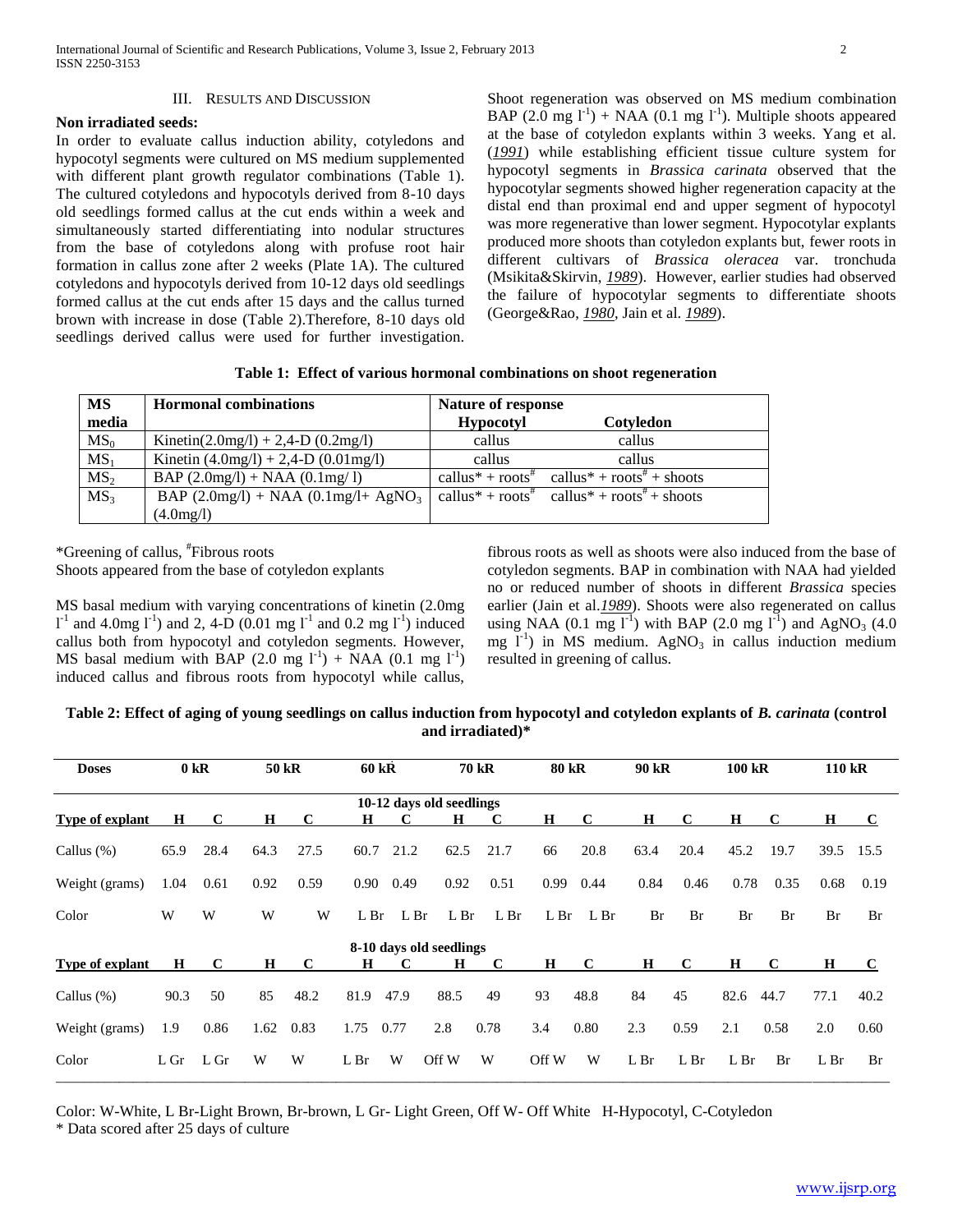However, no superior effect of adding  $AgNO<sub>3</sub>$  as organic additive was observed in shooting medium. The results are in confirmation with earlier findings (Ali et al. *2007*). On the other hand, Lim et al. (1998) observed the optimum level of AgNO<sub>3</sub> for shoot regeneration from 0.5 to 1.0 mg  $1^{-1}$ . Addition of AgNO<sub>3</sub> at higher than 1.0 mg  $1^{-1}$  caused a high rate of vitrification of regenerated shoots. On  $MS_2$  medium viz.,  $MS + BAP$  (2.0 mg  $1^{-1}$ )  $+$  NAA (0.1 mg  $1^{-1}$ ), 80 % of explants from the base of cotyledons developed shoots. Generally 8-9 shoots originated per explant within 4 weeks after culture (Plate 1B) but, growth was slow. Almost similar results were observed in both  $MS_2$  and  $MS_3$ media. Since a combination of BAP  $(2.0 \text{mg} l^{-1})$  and NAA  $(0.1 \text{mg})$  $1<sup>-1</sup>$ ) proved effective for shoot regeneration, further experiments were conducted using the same for inducing shoot regeneration from the cotyledon and hypocotyl explants of irradiated seeds.

# **Irradiated seeds:**

To explore the morphogenetic potential of the cotyledon as well as hypocotyl explants excised from the seedlings, seeds from all doses were germinated in half-strength MS medium. Percent germination was not affected by γ-irradiations but, the germination was delayed by 2-3 days above 90 kR doses and seedlings exhibited slightly stunted growth. The seeds of all doses showed germination indicating a high radio resistance of Ethiopian mustard to gamma radiations. The morphogenetic response of the cotyledon and hypocotyl explants of mutants was similar to that of untreated seeds to some extent but, the degree of response and rate of growth varied with dose. 50 kR and 70 kR dose- derived explants showed less number of shoots per plant (Table 3) and fast growth rate as compared to untreated ones (Plate1C & D).

| <b>Treatment</b> | Nature of cultures response*                                                                   | <b>Shooting</b><br>response $(\% )$ |
|------------------|------------------------------------------------------------------------------------------------|-------------------------------------|
| 0 kR             | Good callus growth, fibrous roots and multiple shoot buds appear                               | 80                                  |
| 50 kR            | Moderate callus growth, shoot buds (2-3 buds per explant) appear                               | 36                                  |
| $60$ kR          | Moderate callus growth, shoot initiation occurs but, very slow<br>growth rate                  | -6                                  |
| 70 kR            | Better callus growth, fibrous roots and shoot buds (2 buds per<br>explant) appear              | 20                                  |
| $80$ kR          | Excellent callus growth, shoot buds appear but, slower than lower<br>doses (1 bud per explant) | 13.3                                |
| 90 kR            | Good callus growth, shoot initiation occurs with retarded growth                               | 8                                   |
| $100$ kR         | Moderate callus growth, shoot initiation occurs with much<br>retarded growth                   | $\overline{4}$                      |
| 110 kR           | Limited callus growth, no shoot buds appear                                                    | $\Omega$                            |

\*Explants were cultured on  $MS_2$  (BAP (2.0mg/l) + NAA (0.1mg/l)



**Fig.1. Comparison of callusing and shooting response with increase in dose of radiations**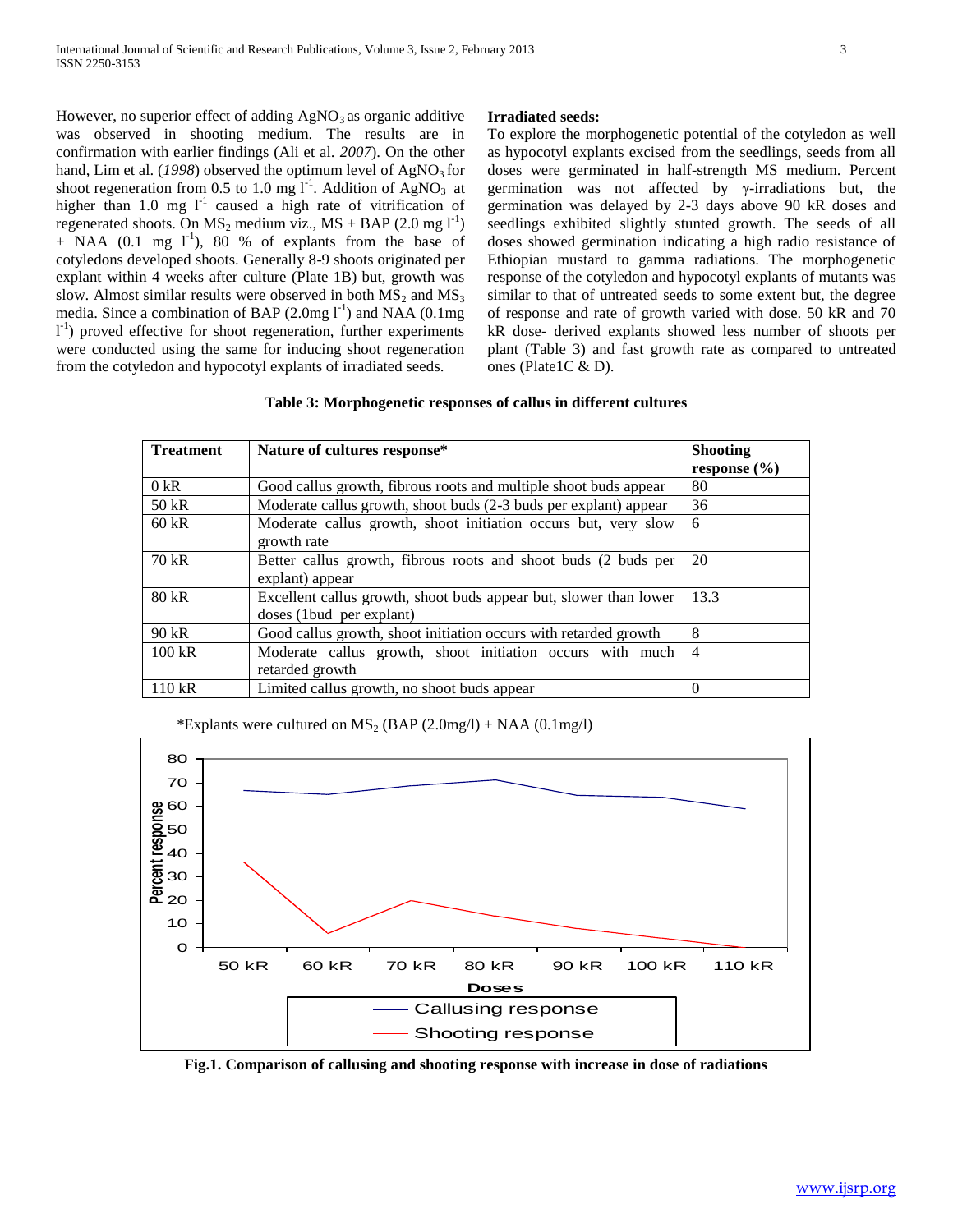

**Fig.2. Effect of gamma radiations on shoot formation from cotyledon explants of Ethiopian mustard (***Brassica carinata* **A. Braun). Each bar represents the mean of two separate experiments, scored after 4 weeks.**

The callusing potential increased with increase in radiation dose up to 80 kR and afterwards started decreasing with increase in dose (except 60 kR). The percent shoot formation decreased gradually with the increase in radiation dose up to 100 kR (except 60 kR) and the shoots developed were small, less vigorous with retarded growth (Plate 1E & F, Figures 1& 2). Total suppression of shoot formation was observed in cultures derived from seeds treated with 110 kR dose. Earlier workers in mustard had demonstrated that the callus growth stimulated as the dose rate increased in cotyledon cultures obtained from seeds treated with higher doses and maximum growth was observed at 25 kR dose (George &Rao*1980*). Inhibition of shoot development following high doses of gamma radiation has been

demonstrated earlier in mustard by George &Rao (*1980*). The highest inhibitory effect on shootregeneration was also observed by Singh et al. (*2007*) in all doses of gamma radiations (5 kR, 10 kR, 20 kR, 30 kR, 40 kR& 100 kR) except 54 kR along with total suppression of morphogenetic response by 100 kR.

Therefore, in addition to develop an efficient transformation method and generate material for somaclonal variation, these studies could also be used for screening somatic mutants tolerant to various stress conditions, where the stress can be created in culture vessels e.g. sodium sulfate stress (Chandler & Thorpe *1987*) as well as in *vitro* selections of disease resistant varieties / mutants (Willmot et al. 1989).

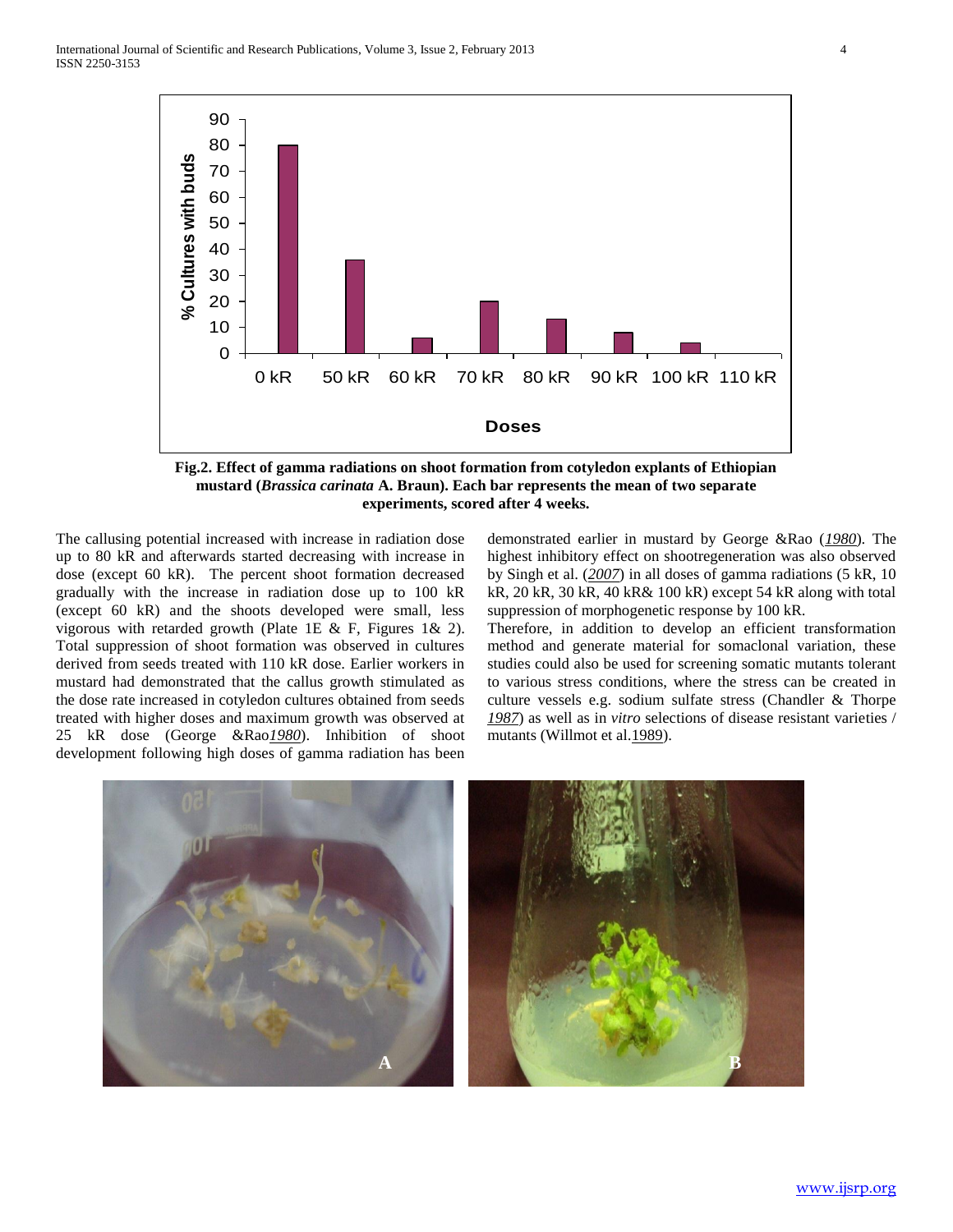

# **Plate 1: Morphogenetic response of non-irradiated and irradiated seeds explants**

 **A** Callusing from the hypocotyl and cotyledon explants of non-irradiated seeds with profuse rooting

 **B** \*Multiple shoots emerging from non-irradiated seed explants

 **C, D & E\*** Shooting response in 50 kR, 70 kR& 100 kR radiated seed explants, respectively

 **F** Shooting response in100 kR radiated seed explants after 3 months

\* Response was observed after 4 weeks

## IV. CONCLUSION

The gamma radiations had showed almost nil effect on *in vit*ro germination up to 90 kR dose. For the doses above 90 kR, the germination was delayed by 2-3 days exhibiting slightly stunted growth with increase in dose indicating a high radio-resistance of Ethiopian mustard variety 'Jayanti' to gamma-radiations. The morphogenetic response varied with varying doses as the regenerative potential was highly influenced by the gammaradiations. The callusing potential with increase in radiation dose increased up to 80 kR and afterwards started decreasing with increase in dose. The percentage of shoot formation decreased gradually with the increase in radiation dose up to 100 kR (except 60 kR) and the shoots developed were small, less vigorous with retarded growth and yellowish in color. Total suppression of shoot formation was observed in cultures derived from seeds treated with 110 kR dose.

#### **ACKNOWLEDGEMENTS**

The senior author is grateful to the Bhabha Atomic Research Centre (BARC), Trombay, Mumbai, for providing financial assistance in the form of an ad-hoc research project for the present study.